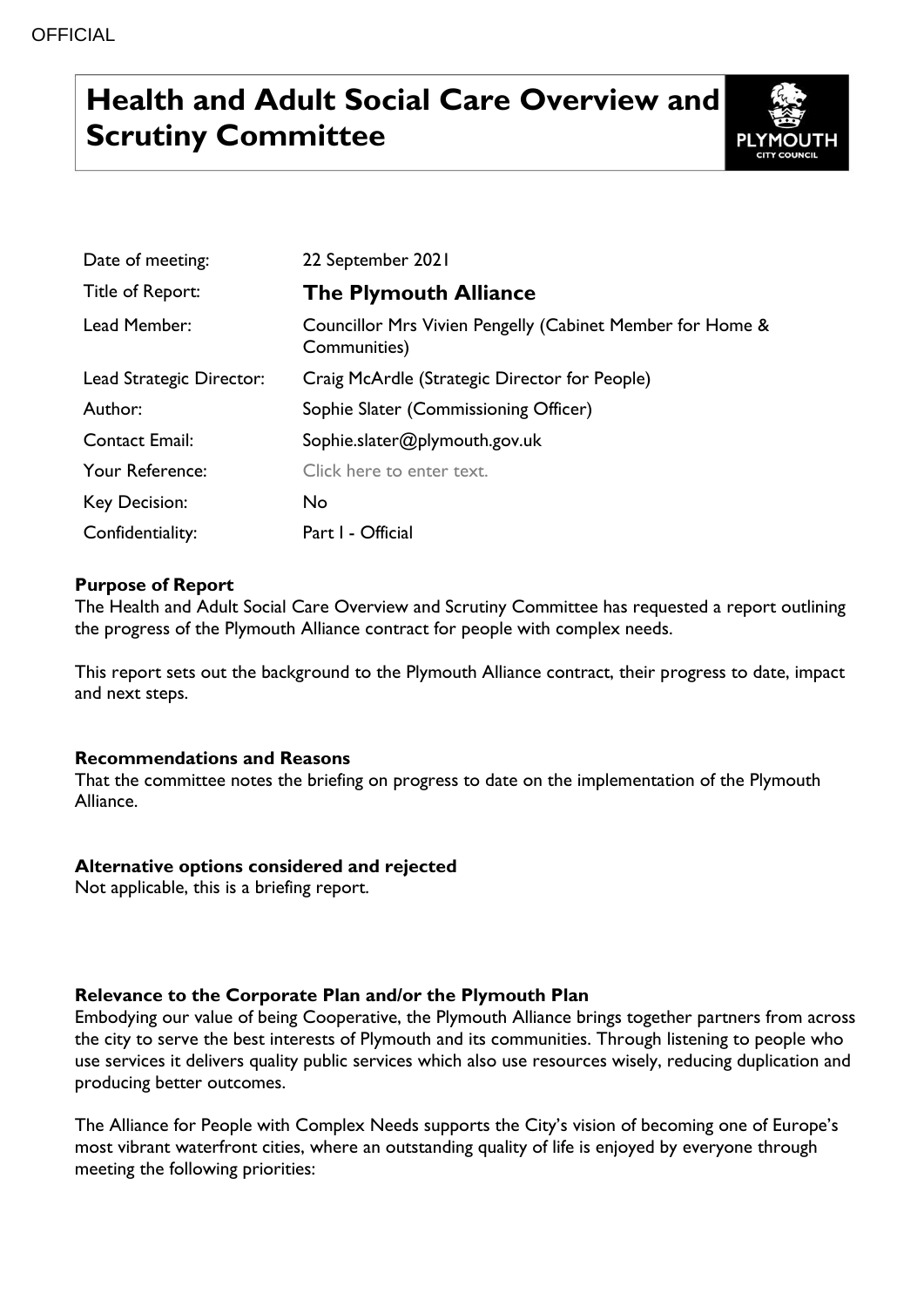#### **OFFICIAL**

# PLYMOUTH CITY COUNCIL

Embodying our value of being Cooperative, the Plymouth Alliance brings together partners from across the city to serve the best interests of Plymouth and its communities. Through listening to people who use services it delivers quality public services which also use resources wisely, reducing duplication and producing better outcomes.

The Alliance for People with Complex Needs supports the City's vision of becoming one of Europe's most vibrant waterfront cities, where an outstanding quality of life is enjoyed by everyone through meeting the following priorities:

# UNLOCKING THE CITY'S POTENTIAL

The Plymouth Alliance delivers a broad range of sustainable accommodation options for people with complex needs, contributing towards our priority to offer a wide range of homes.

#### CARING FOR PEOPLE AND COMMUNITIES

The Plymouth Alliance has a focus on prevention and early intervention, ensuring that there is a 'no wrong door' approach and that people can access support at the right time, in the right place. The Plymouth Alliance keeps children, young people and adults protected by working closely with partners to have a 'Think Family' approach whilst recognising that safeguarding is everyone's business. The Plymouth Alliance reduces health inequalities by delivering community based treatment services and co-locating health outreach services to improve access for vulnerable groups who may be homeless or rough sleeping.

The work of the Plymouth Alliance also supports our strategic objective of being a healthy city (Policy HEA1) by reducing alcohol related harm, focusing on prevention and recovery from substance misuse and promoting access to a range of early intervention services.

The Plymouth Alliance supports adults who have health and social care needs, providing a system of whole person care that wraps around the person and prevents harm (Policy HEA3).

A key driver for the Plymouth Alliance is preventing homelessness, increasing access to private rented accommodation, supporting rough sleepers and enabling high quality provision for young people (Policy HEA8).

# **Implications for the Medium Term Financial Plan and Resource Implications:**

Not applicable, this is a briefing report.

#### **Financial Risks:**

Not applicable, this is a briefing report.

# **Carbon Footprint (Environmental) Implications:**

None Identified

#### **Other Implications: e.g. Health and Safety, Risk Management, Child Poverty:**

*\* When considering these proposals members have a responsibility to ensure they give due regard to the Council's duty to promote equality of opportunity, eliminate unlawful discrimination and promote good relations between people who share protected characteristics under the Equalities Act and those who do not.* Click here to enter text.

# **Appendices**